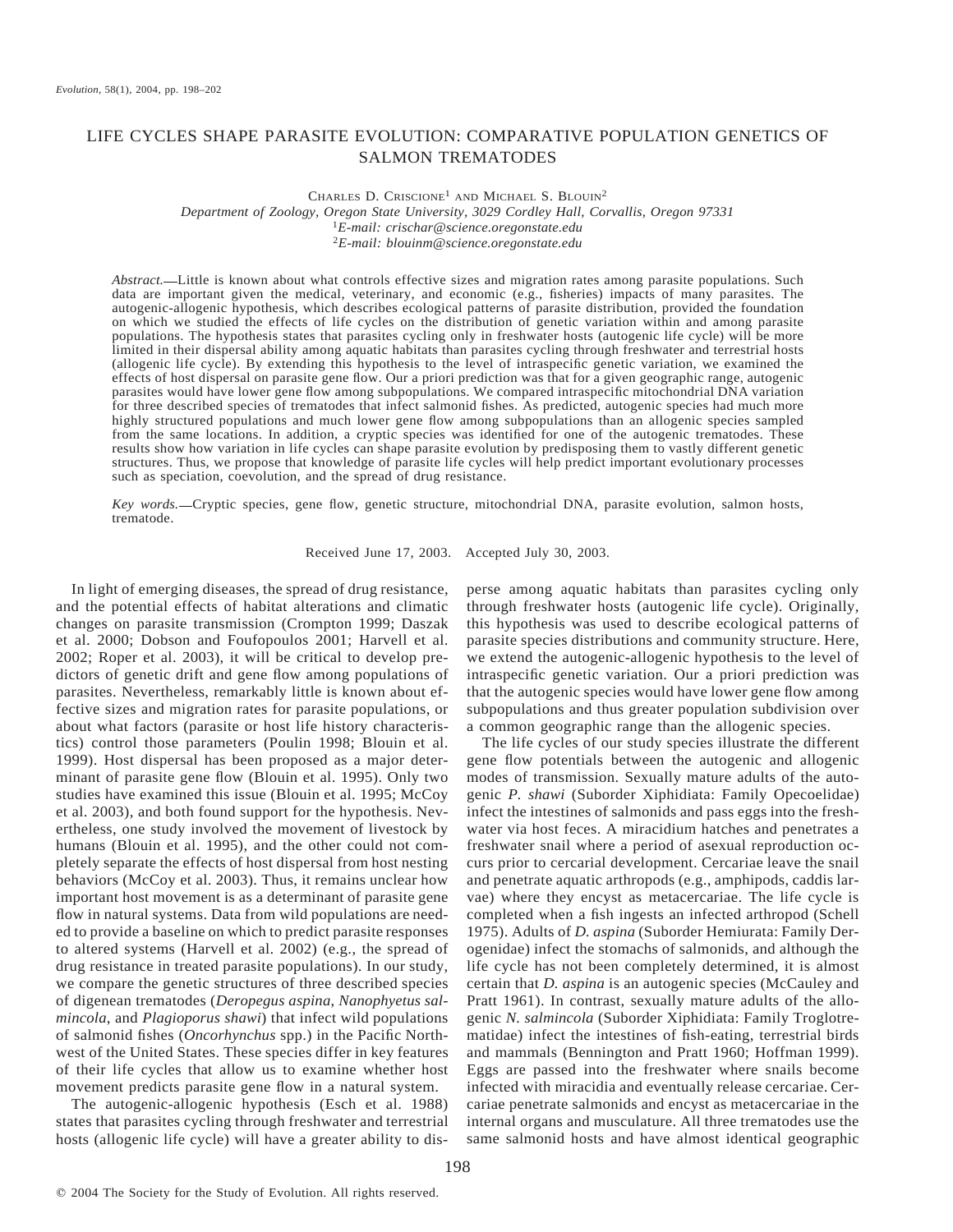

FIG. 1. Sampling locations and ND1 mitochondrial DNA genealogies. (A) Rivers sampled in Washington (WA) and Oregon (OR): Bingham Creek (blue), North Fork Nehalem River (green), West Fork Smith River (red), Winchuck River (yellow). (B–E) Statistical parsimony networks. Each connection is a single mutational step with black circles representing inferred haplotypes. Observed haplotypes are shown as colored circles. Coloring scheme indicates the geographic locations (as in A) from which haplotypes were sampled. Haplotypes shared among locations are shown as proportional pie diagrams. Sizes of circles are proportional to the number of individuals (as indicated in the circles) with that haplotype; blank pie slices or circles indicate a single individual. Reticulations in the networks represent all most-parsimonious connections and result from homoplasies in the sequence data. For the autogenic species (B–D), notice the strong geographic structure caused by low gene flow (i.e., related haplotypes are more likely found in the same subpopulation). High gene flow, instead, results in a lack of structure as shown by the network (E) of the allogenic *N. salmincola*.

distributions that are limited to the Pacific Northwest (Hoffman 1999). Therefore, their population histories are likely to have been exposed to similar population structuring events such as non-natal migrations of anadromous salmonids or past geological events. The key difference that predicts low gene flow for *D. aspina* and *P. shawi* is that their life cycles are confined to a freshwater system (autogenic transmission), whereas *N. salmincola* can be transported into or out of a freshwater habitat via its terrestrial hosts (allogenic transmission).

### MATERIALS AND METHODS

## *Parasite Collections*

We sampled all four trematode species (a cryptic species of *D. aspina* was found, see below) from juvenile salmonids from four rivers in the Pacific Northwest (Fig. 1A). Standard parasitological techniques (Pritchard and Kruse 1982) were used to recover the digeneans from the following hosts: *On-* *corhynchus mykiss* (steelhead trout), *O. clarki* (cutthroat trout), *O. kisutch* (coho salmon), *O. tshawytscha* (Chinook salmon). To ensure that the parasites originated from the respective stream, we sampled out-migrating smolts (juveniles leaving the drainage for the ocean) rather than returning adults. All four species of parasites are found in all host species sampled. There was no evidence of genetic structuring among the host species. Sampling was conducted from March to July of 2002 in conjunction with Oregon and Washington salmonid-monitoring projects under the permits OR2002–019 and 02–033, respectively. Digeneans were identified with wet mounts prior to storage in 70% ethanol.

The digeneans sampled in this study have an asexual amplification stage in the snail. Consequently, sampling multiple parasites per host, or multiple hosts from the same microhabitat, might artificially increase genetic subdivision among populations. To ensure that we sampled parasites as randomly as possible from the river, we (1) sampled out-migrating smolts, and (2) used only one parasite per host individual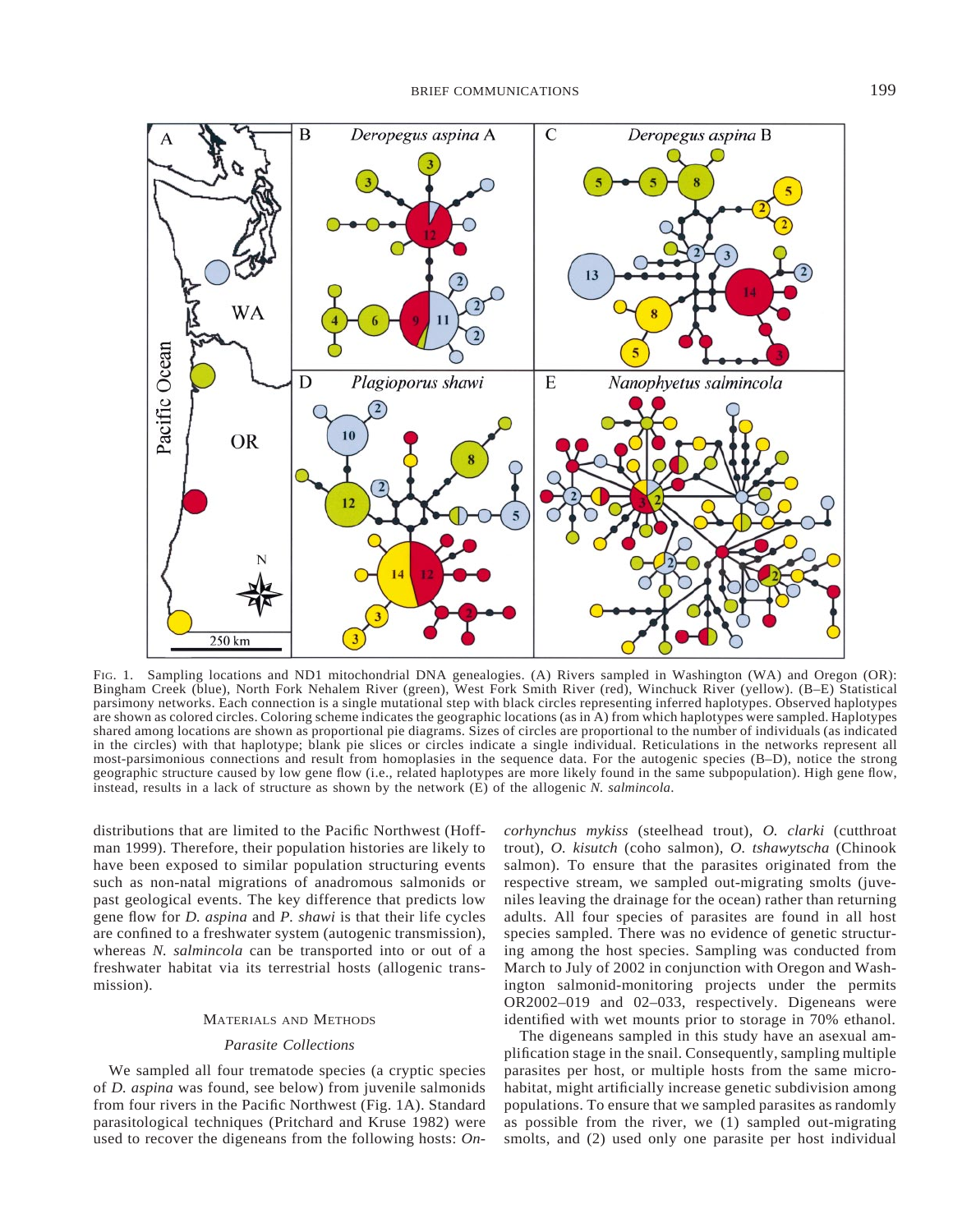(e.g., the 91 samples of *N. salmincola* each came from a separate host). The one exception was for *D. aspina* B from the Nehalem River (green population, Fig. 1A) where two worms were taken each from six hosts. The fact that four of these pairs had different sequences gives us further confidence that nonrandom sampling of clones was not a problem in this study. A total of 22 or 23 individuals of each trematode species was sequenced per subpopulation.

#### *Extraction, DNA Amplification, and Sequencing*

To examine genetic structure, we used a 636–639 bp region of the NADH-dehydrogenase subunit 1 (ND1) mitochondrial gene for all species. For DNA extractions, individual worms were placed in 100  $\mu$ l of 5% chelex containing 0.2 mg/ml of proteinase K, incubated for 2 h at  $56^{\circ}$ C, and boiled at  $100^{\circ}$ C for 8 min. Polymerase chain reaction (PCR) amplifications were performed with 50  $\mu$ l reactions containing 5  $\mu$ l of extraction supernatant, 1X PCR buffer, 2.5 mM  $MgCl<sub>2</sub>$ , 0.2 mM each of dNTP, 0.4  $\mu$ M each primer, and 1 unit Taq DNA polymerase (Promega, Madison, WI). Forward and reverse ND1 primers for *N. salmincola* were MB352 (5'-CGT AAG GGK CCT AAY AAG-3') and MB399 (5'-CTT ACA AAA TAG TCA TAG CG-3'), respectively. For *P. shawi*, the primers were MB352 and the reverse MB405  $(5'$ -AAC ACA CTT TCA AAT ATT AAC C-3'). A forward primer, MB411 (5'-CAT ATG ATG TTR TCT TCT AG-3'), anchored in the NADH-dehydrogenase subunit 2 gene (for mitochondrial gene order in parasitic flatworms; see Le et al.  $2002$ ) was used with the reverse ND1 primer MB415 (5'-CAA AAC AAT AAC TAA GGC CC-3') to amplify the ND1 region in the *Deropegus* spp. The general PCR scheme was 95°C for 3 min, once; 94°C for 45 sec, 54°C for 30 sec, 72°C for 45 sec, 35 times;  $72^{\circ}$ C for 7 min, once. The following exceptions were *N. salmincola* with 40 cycles, *P. shawi* with a 558C annealing temperature, and *Deropegus* spp. with a  $52^{\circ}$ C annealing temperature and 1 min extension. Polymerase chain reaction products were purified with the Ultra Clean PCR clean-up Kit (MO BIO Laboratories, Inc., Solana Beach, CA) and then sent to Nevada Genomics Center (Reno, NV) for sequencing. Reverse primers were used as the sequencing primers. The same overlapping ND1 region was analyzed for all species and consisted of 639 bp for *N. salmincola* and 636 bp for the other three species. There were no indels in any intraspecific alignment.

Upon finding two divergent ND1 lineages for *D. aspina* (see Results and Discussion), we sequenced the nuclear internal transcribed spacer 1 gene (ITS1) of the ribosomal DNA to test for the presence of cryptic species (morphologically similar, but genetically distinct). ITS1 for the two *Deropegus* lineages was amplified using the primers s18 and 5.8s1 from Jousson et al. (2000). Polymerase chain reaction was as above, but with  $1 \mu l$  of extraction supernatant,  $1.5 \text{ mM}$  $MgCl<sub>2</sub>$ , a 60.1°C annealing temperature, and a 1-min extension time. Purification and sequencing were as above. Two complete ITS1 sequences were initially obtained for both ND1 lineages by sequencing with both primers. Subsequent sequencing with 5.8s1 was used to identify the ITS1 type of the remaining individuals. Sequence datasets are deposited in GenBank under accession numbers AY269445–AY269510 (*D. aspina* A), AY269511–AY269599 (*D. aspina* B), AY269600–AY269690 (*N. salmincola*), and AY269691– AY269782 (*P. shawi*) for the ND1 sequences and AY269443 and AY269444 for the ITS1 of the *Deropegus* species.

### *Data Analysis*

We used analysis of molecular variance (AMOVA; Excoffier et al. 1992) to test for genetic subdivision among the four parasite subpopulations (Fig. 1A). The resulting  $\Phi$ -statistics are related to *F*-statistics, but estimate the average correlations of mutation frequencies at different levels of population subdivision (Excoffier 2001). Arlequin 2.001 (Schneider et al. 2000) was used for the AMOVA analyses and to calculate the species-wide average number of nucleotide differences per site between two sequences,  $\pi$ . Statistical parsimony networks were computed with the program TCS 1.13 (Clement et al. 2000). We also used coalescent methods (Beerli and Felsenstein 2001) to obtain estimates of migration. An *N*-island migration model was used in the program Migrate 1.6.9 (Beerli and Felsenstein 2001) to estimate the average subpopulation  $\theta$  ( $\theta = 2N_e\mu$ , where  $N_e$  is the effective size and  $\mu$  is the mutation rate per nucleotide site) and  $2N<sub>e</sub>m$  (2 times the average number of immigrants into each subpopulation, where *m* is the proportion of immigrants into a subpopulation per generation). The  $2N_e$  (instead of  $4N_e$ ) results from the fact that mitochondrial DNA (mtDNA) is haploid and all trematode species examined are hermaphroditic. Based on the results of Modeltest 3.06 (Posada and Crandall 1998), base frequencies, transition-transversion ratios, and gamma shape parameters were estimated under the HKY model for all species, and then used as input into Migrate. Default settings in Migrate were used to obtain initial estimates of  $\theta$  and  $2N_e m$ . A second run was conducted using the initial parameter estimates and increasing the short and long sampling increments to 100 as recommended in the program manual (http://evolution.genetics.washington.edu/ lamarc.html). Results of the second run are those reported. Estimated parameters did not deviate appreciably upon use of different random number seeds or exclusion of inputted estimates obtained from Modeltest.

# RESULTS AND DISCUSSION

Mitochondrial DNA sequences for *D. aspina* revealed two divergent haplogroups that had fixed differences at 51 of 636 sites (8% divergence), hereafter referred to as mtDNA types A and B. The mtDNA type A haplogroup was not found in the Winchuck River (yellow population, Fig. 1A). However, both haplogroups were sympatric in the other three rivers (Fig. 1A) and could be found infecting the same individual hosts. To test whether these two mtDNA haplogroups represent cryptic species, we sequenced the nuclear ITS1 from each of 73 individuals for which we already had mtDNA sequences. Within each sympatric location, equal numbers of individuals of each mtDNA type were sequenced (a total of 34 of each type), plus five mtDNA type B individuals were sequenced from the Winchuck River. We found exactly two ITS1 sequences, which differ at 15 of 822 sites (1.8% divergence). There was perfect concordance between mtDNA type and ITS1 type, a result that suggests no (or very little)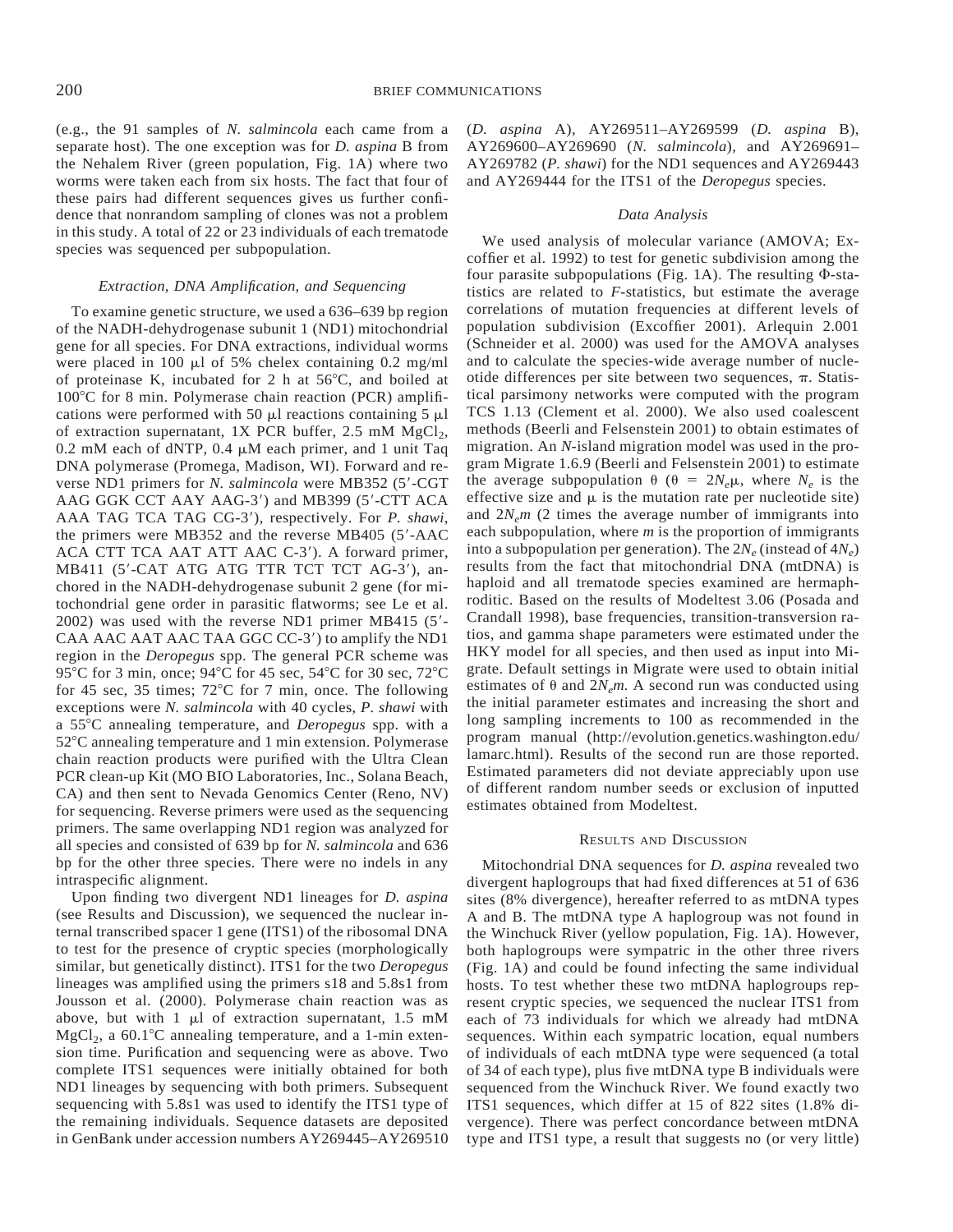TABLE 1. Genetic population subdivision ( $\Phi_{ST}$ ), estimated parameters ( $2N_{e}m$  and average subpopulation  $\theta$ ), and species wide nucleotide diversity  $(\pi)$ . *N* is the total sample size over four subpopulations. For each species, 22 or 23 individuals were sequenced per location (*Deropegus aspina* A was only found in three subpopulations). Asterisk signifies  $\Phi_{ST}$  values that are statistically significant (*P* < 0.0001) from 10,000 random permutations of haplotypes among populations; ns,  $P > 0.05$ .

| Species                | Total $N$ | $\Phi_{ST}$         | $2N_{\rm s}m$ | Average<br>subpopulation $\theta$ | Species wide<br>$\pi$ |
|------------------------|-----------|---------------------|---------------|-----------------------------------|-----------------------|
| Autogenic              |           |                     |               |                                   |                       |
| D. aspina A            | 66        | $0.172*$            | 0.76          | 0.0038                            | 0.005                 |
| D. aspina B            | 89        | $0.553*$            | 0.17          | 0.0038                            | 0.011                 |
| Plagioporus shawi      | 92        | $0.393*$            | 0.24          | 0.0044                            | 0.008                 |
| Allogenic              |           |                     |               |                                   |                       |
| Nanophyetus salmincola | 91        | 0.013 <sup>ns</sup> | 70.44         | 0.0244                            | 0.008                 |

introgression between the two lineages of *D. aspina*. Therefore, we considered the two mtDNA haplogroups to represent genetically distinct species, *D. aspina* A and *D. aspina* B, and analyzed their genetic structures separately.

High  $\Phi_{ST}$  values (0.17–0.55) that were statistically different from null distributions of no genetic structure (estimated via random permutations of haplotypes among subpopulations; Excoffier et al. 1992) were found for all three autogenic species (Table 1). A result of subdivision is that alleles are more closely related (i.e., coalesce to a common ancestor) within than among subpopulations (Hudson 1990). Thus, for *D. aspina* A, *D. aspina* B, and *P. shawi*, related haplotypes are much more likely to be found within the same subpopulation. This geographic structuring is strikingly illustrated in the genealogical relationships of the ND1 haplotypes (Figs. 1B–D). In contrast, the allogenic *N. salmincola* had a very low, nonsignificant  $\Phi_{ST}$  (0.01; Table 1). Related haplotypes, therefore, are just as likely to exist among as within subpopulations. The lack of geographic structure is evident in the ND1 network of *N. salmincola* (Fig. 1E).

The *N*-island migration model in Migrate, which assumes symmetric migration among all subpopulations, has the advantage of providing a single estimate of migration that can be used to assess the overall migration abilities of the autogenic and allogenic species. However, the values in Table 1 should not be considered absolute numbers, but rather, relative measures (Whitlock and McCauley 1999). Migration values for *D. aspina* A, *D. aspina* B, and *P. shawi* were 90 to 400 times lower than estimated for *N. salmincola* (Table 1). These coalescent estimates of migration were congruent with  $\Phi_{ST}$  values in showing that the autogenic species had much less gene flow than the allogenic *N. salmincola* (Table 1).

It is noteworthy that the four species all have a similar value of specieswide  $\pi$  (Table 1) and of maximum pairwise difference between haplotypes (14, 13, 13, and 10 bp for *N. salmincola*, *P. shawi*, *D. aspina* B, and *D. aspina* A, respectively). In other words, the ND1 trees (Figs. 1B–E) have about the same total depth, indicating that they all have similar specieswide effective sizes (Wakeley 2000), even though *Ne* within subpopulations is substantially smaller in the autogenic species (assuming  $\mu$  is constant for the average subpopulation  $\theta$  values in Table 1). This pattern is again consistent with low gene flow for the autogenic species because reduced migration among subpopulations can substantially increase specieswide  $N_e$  beyond the sum of the subpopulation

effective sizes (Nei and Takahata 1993; Wakeley 2000, 2001).

A corollary of the autogenic-allogenic hypothesis is that, owing to lower gene flow in autogenic species, we expect a higher rate of allopatric speciation over a given geographic range in autogenic than in allogenic species. Thus, one should be more likely to find a pair (or complex) of sister species in samples of autogenic than in samples of allogenic species collected over the same geographic range. Although our study does not permit a formal test of this expectation, it is interesting that we found that one of our autogenic species (*D. aspina*) is actually a pair of cryptic species.

By using species with similar ranges, and sampling from the same hosts and from the same populations, we controlled for almost every important variable except life-cycle differences among the species. The trade-off for this design was that we had access to only one allogenic species. We recognize that with only a single allogenic species our data do not provide a conclusive test of the hypothesis that allogenic species have higher gene flow among aquatic habitats than autogenic species. Nevertheless, the difference in genetic structures between the three autogenic and one allogenic species was extreme and in the predicted direction. Thus, our results strongly agree with the autogenic-allogenic hypothesis. Our study is now the third to examine the effects of host movement on gene flow in parasites. When taken together, this body of work suggests an emerging consensus that host movement is a major determinant of parasite gene flow.

Our study demonstrates that variation in life cycles can predispose parasites to different genetic structures, thereby affecting the evolutionary potential of those parasites. Thus, this study has several important implications. First, information on life cycles can help predict local adaptive potential, because parasite gene flow is an important component in the coevolutionary process (Gandon et al. 1996; Lively 1999). Second, little is known about factors that cause speciation in parasites (Poulin and Morand 2000). The observation that life cycles strongly affect parasite population genetic structure provides a potential explanation for why some parasitic taxa are more species rich than others (Poulin and Morand 2000). Lastly, gene flow has been shown to play a key role in the dispersal and persistence of drug resistant alleles among parasite populations (Caprio and Tabashnik 1992; Roper et al. 2003). Therefore, prediction of parasite gene flow from life-cycle patterns will help in evaluating the po